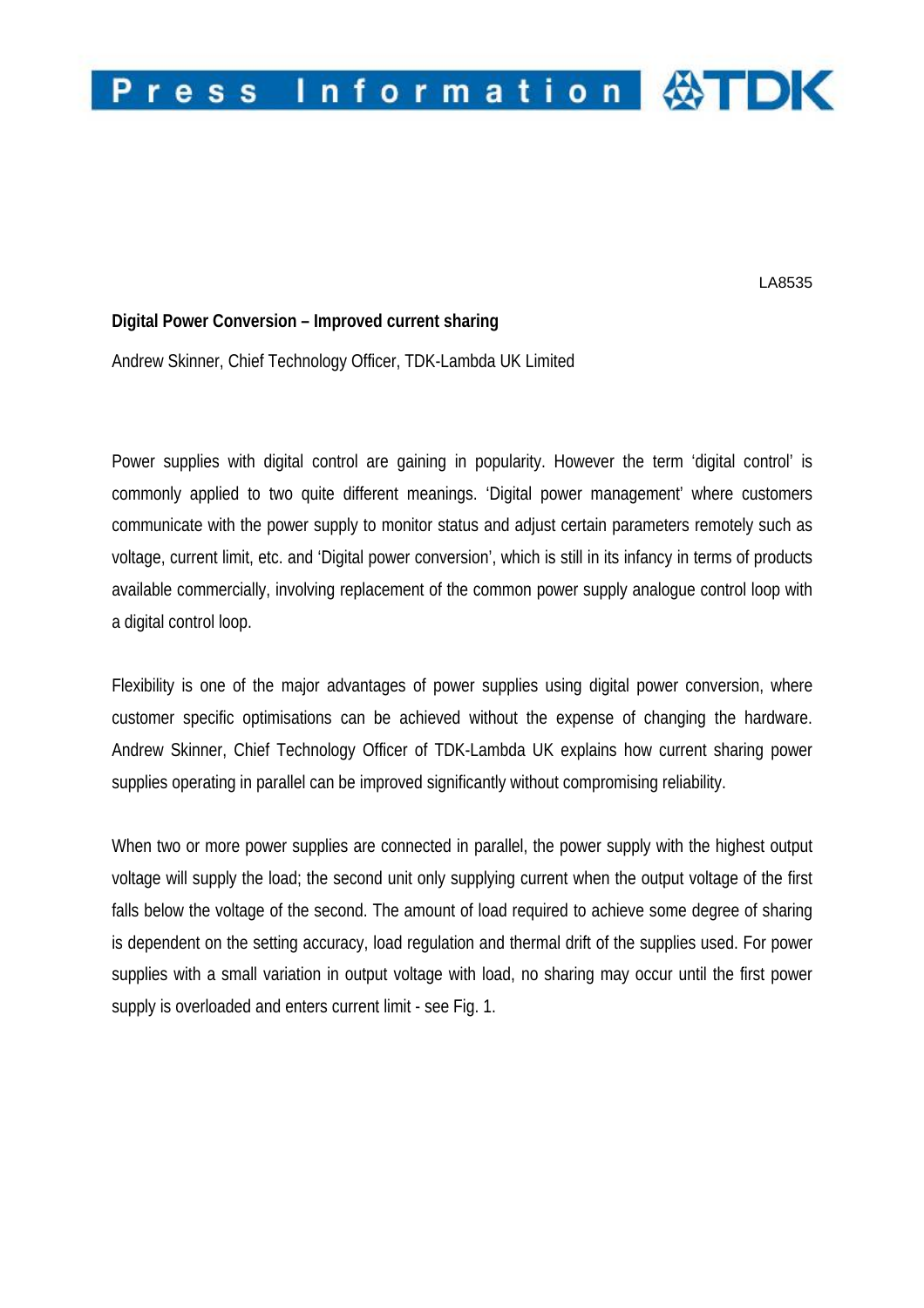

Fig. 1 The effects of parallel connecting two power supplies without share control

The normal solution to this problem is to have a separate circuit that forces current sharing. This usually takes the form of a single wire connection between all the power supplies that are paralleled known as a current share bus. The bus effectively acts as a current demand reference and all the power supplies endeavour to follow this. In theory, this is quite a good solution since it maintains good load regulation but in practice at light loads it doesn't tend to work very well; it is not uncommon to require a minimum load for sharing to occur. The current share bus is also a single point of failure for the whole system since loss of the bus could result in zero demand to all the power supplies. Now one of the main reasons for paralleling power supplies is to improve reliability by having an N+1 setup – so to have something where you have a single failure point bringing the system down completely defeats the objective.

Another less common solution to provide sharing between paralleled power supplies is to increase the load regulation (the amount the output voltage changes with load). By doing so, the output voltage changes more quickly with load current and therefore not as much current is needed in the higher voltage power supply before the lower voltage one starts to carry current (see Fig. 2). In this scheme there is no share bus and hence no single point of failure. In a number of high reliability applications, including some telecom systems and a number of medical applications, this is the preferred method of current sharing. This method is often referred to as 'droop sharing'.



Fig. 2 Characteristics of parallel connected power supplies incorporating droop share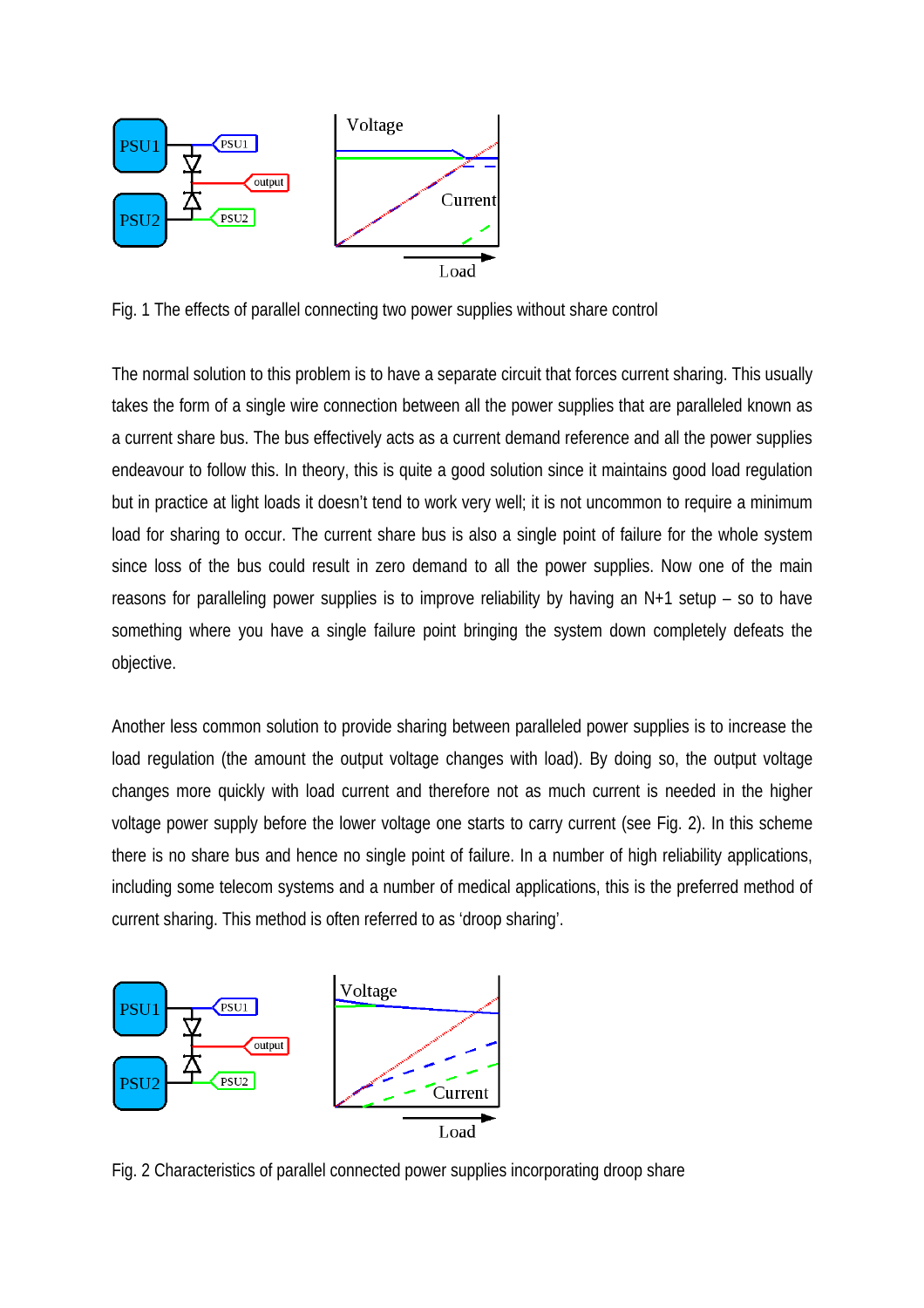Clearly there are some applications that require droop but many applications with only one power supply that don't. On the EFE series, which uses digital power conversion, the normal setting for a single power supply unit is just as you would expect with a nominally zero slope. However, for paralleling, rather than having a fixed output characteristic, which you would find in most power supplies, on the EFE series the load regulation is defined as one of the many programmable features. Effectively this feature allows the 50% load point voltage to be set -5/+10% of nominal and the load regulation can be programmed with either a positive or negative slope. The control algorithm is programmed such that the result of the slope is always within the specified output range.

Skinner notes: ''Optimising the power supply performance in this way has become possible due to our strategic decision to develop our own digital power conversion intellectual property from scratch rather than use some of the proprietary devices now available. You need to fully understand the algorithms involved in order to maximise the flexibility that digital power conversion can bring.''

Referring back to Fig.1, if the two power supplies are operated in parallel with no droop sharing then for most load conditions, one carries all of the current (and consequently runs hot) and the other one sits there doing nothing (consequently running cooler). In itself, this does not cause a problem other than the fact that reliability and life are temperature-dependent. However, some topologies when lightly loaded will enter a different operating mode (e.g. PWM controlled forward converters will go into discontinuous-mode resulting in a high effective output impedance until the control circuit recovers resulting in a low output voltage if fully loaded). If PSU1 fails then the duty-cycle of PSU2 must ramp up from its very low level in order to supply the load before the output capacitor discharges. This could require significant additional capacitance to be fitted in order for the combined output to stay within acceptable limits.

Conversely the EFE300M, which includes an ORing MOSFET, operates in a way in that ensures the correct output voltage is maintained even at zero loads and that the output impedance remains at a low level. Droop , when specified, will improve current sharing and product life but, even when droop is not specified redundancy will still be achieved due to the excellent 0-100% load-transient performance of the EFE, see Fig. 3.